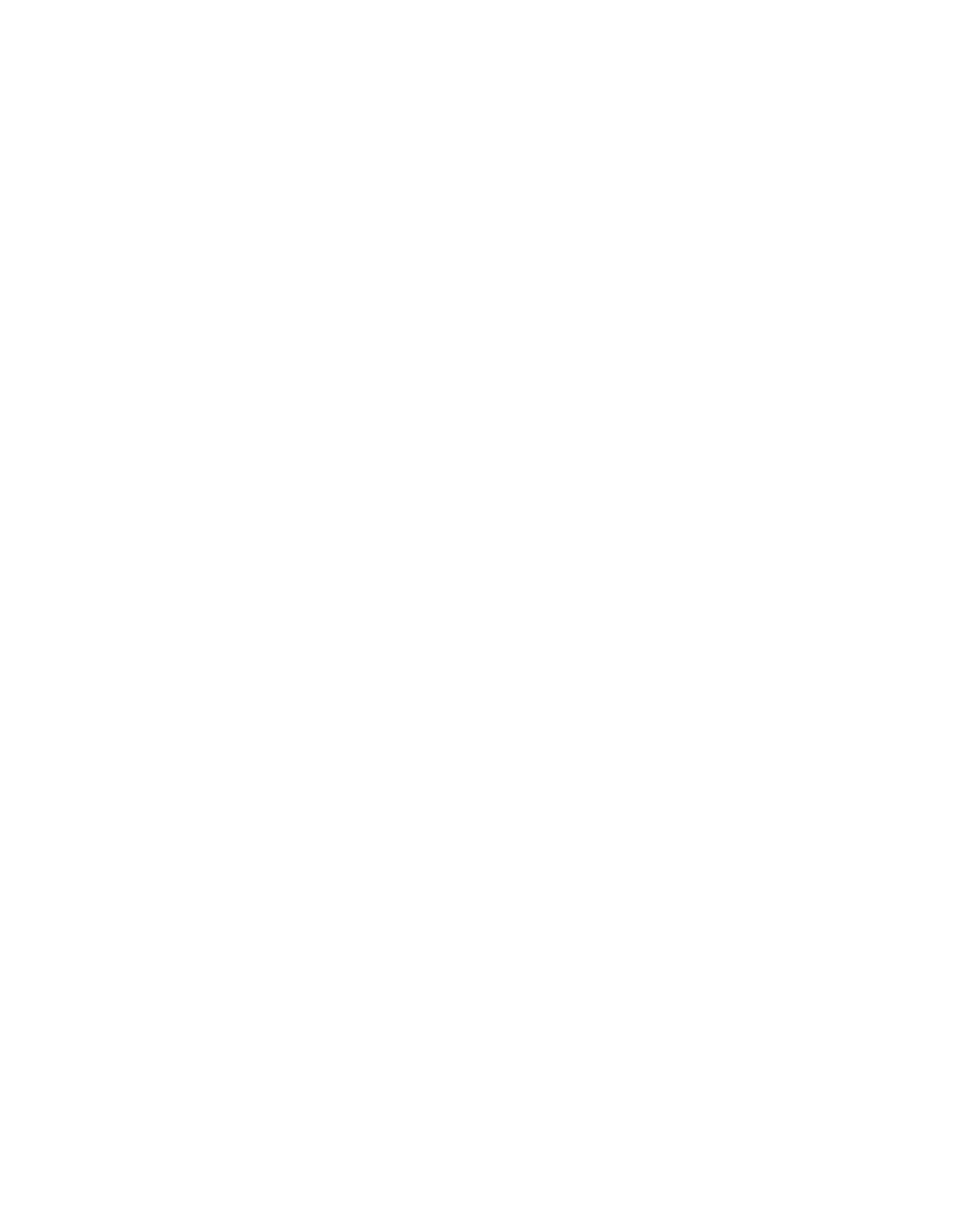Version: 1.4.2

## **Description**

These release notes cover HP StorageWorks All-in-One Storage Systems running editions of Microsoft® Windows Storage Server 2003 R2.

Update recommendation Routine

# Product models

- HP StorageWorks 400 All-in-One Storage System
- HP StorageWorks 400t All-in-One Storage System
- HP StorageWorks 400r All-in-One Storage System
- HP StorageWorks 600 All-in-One Storage System
- HP StorageWorks 1200 All-in-One Storage System
- HP StorageWorks 1200r All-in-One Storage System
- HP StorageWorks All-in-One SB600c Storage Blade

## Operating systems

Microsoft Windows Storage Server 2003 R2

## Languages

When the Microsoft Multilingual User Interface (MUI) is installed on the HP StorageWorks Storage Systems, the following languages are available:

- Chinese- Simplified
- Chinese- Traditional
- **French**
- German
- **Italian**
- **Japanese**
- Korean
- Spanish

#### **E** NOTE:

Online help files for German, Spanish, French, Italian, Japanese, Korean, Simplified Chinese, and Traditional Chinese will be available from the All-in-One product support pages shortly after the release of All-in-One version 1.4.2. Download and install the appropriate update package to add support for the localized online help.

# Enhancements for version 1.4.2

- All-in-One Storage Manager (ASM) wizards best practice and advanced dialog improvements
- File Share creation wizard for NFS shares with storage allocation and directory quota management
- Integration with HP StorageWorks Storage Mirroring software to accommodate asynchronous replication of file and block data to another system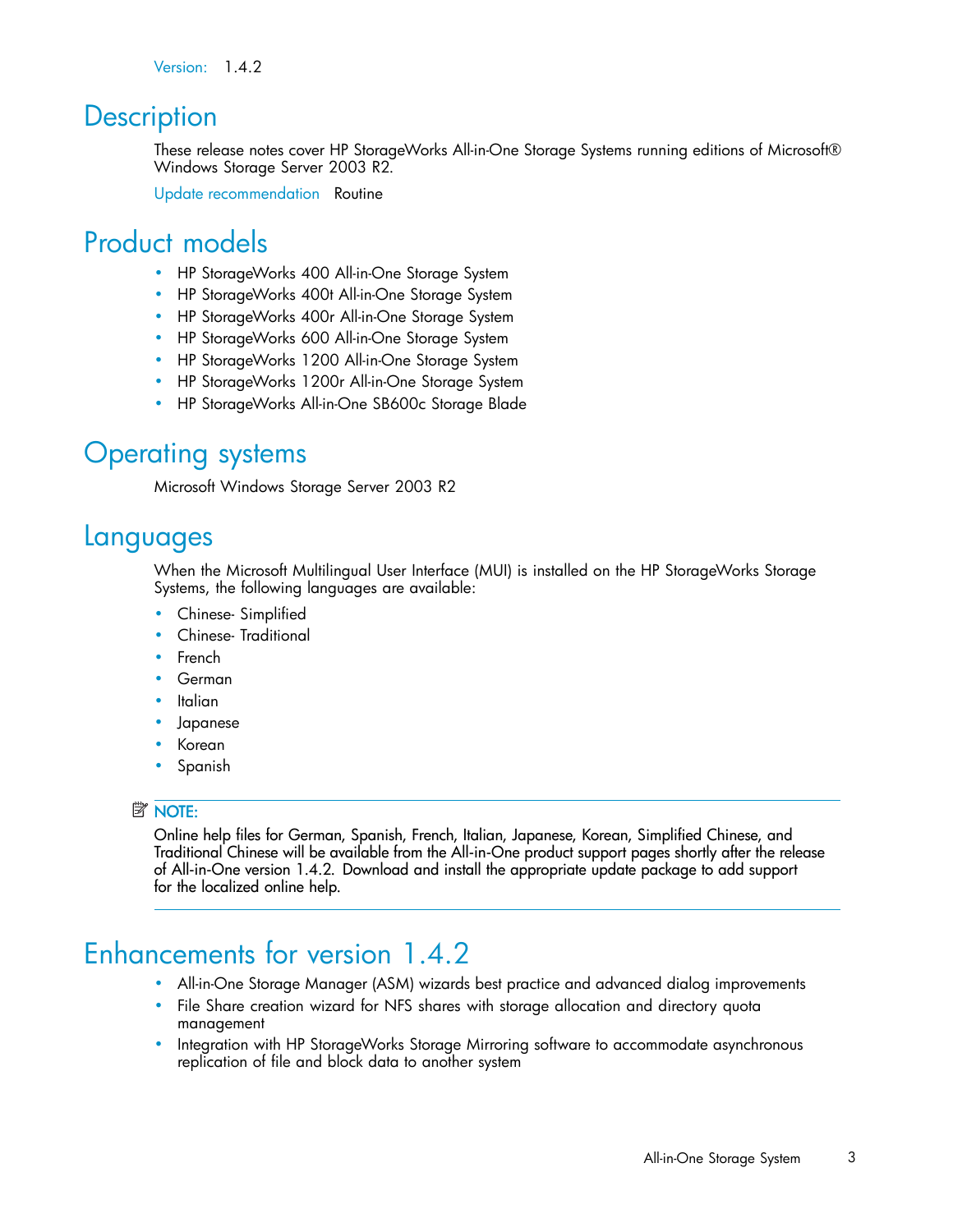- ASM agents now support domain controllers (including Microsoft Small Business Server and Microsoft Essential Business Server 2008) as application host machines
- ASM agents are now supported on Windows Server 2008 as application host machines
- Ability to specify a dedicated, primary storage network plus a secondary subnet for iSCSI traffic
- Disaster recovery tools work in concert with backup applications to preserve storage subsystem settings in case they need to be restored after a system rebuild
- Expose LUNs as mount points as an alternative to drive letters
- Ability to expose backup services to Data Protector
- HP StorageWorks Storage Mirroring Software update

An evaluation version of the HP StorageWorks Storage Mirroring Software version 5.0.2 is available on all the latest HP StorageWorks All-in-One Storage Systems. You can also install the 5.0.2 version from the HP Web site ([http://www.hp.com/\) for your evaluat](http://www.hp.com/)ion. If you have already licensed a previous version, the license includes 1 year of free upgrades. When prompted, enter the key evaluation to begin the evaluation period.

The link to HP StorageWorks Storage Mirroring Software in the HP StorageWorks All-in-One Storage Manager (ASM) will install version 5.0.2 if Storage Mirroring is not currently installed. If Storage Mirroring is installed, the link will launch the HP StorageWorks Storage Mirroring Management console.

## Fixes

- All-in-One Storage Manager (ASM) agents are now fully supported on dual-home servers.
- ASM now supports multiple file volumes on iSCSI LUNs. ASM does not provision storage in this manner, but if storage is manually provisioned in this manner, ASM will discover and manage it.

## Issues and workarounds

Issues and their workarounds have been identified and placed into categories. These categories are:

- Installation of All-in-One Version 1.4.0, page 4
- • [System administration, page 5](#page-4-0)
- • [All-in-One Storage Manager, page 5](#page-4-0)
- [Data Protector Express, page 8](#page-7-0)
- • [HP StorageWorks Storage Mirroring, page 12](#page-11-0)

#### Installation of All-in-One Version 1.4.2

This section describes issues related to upgrading to All-in-One Version 1.4.2.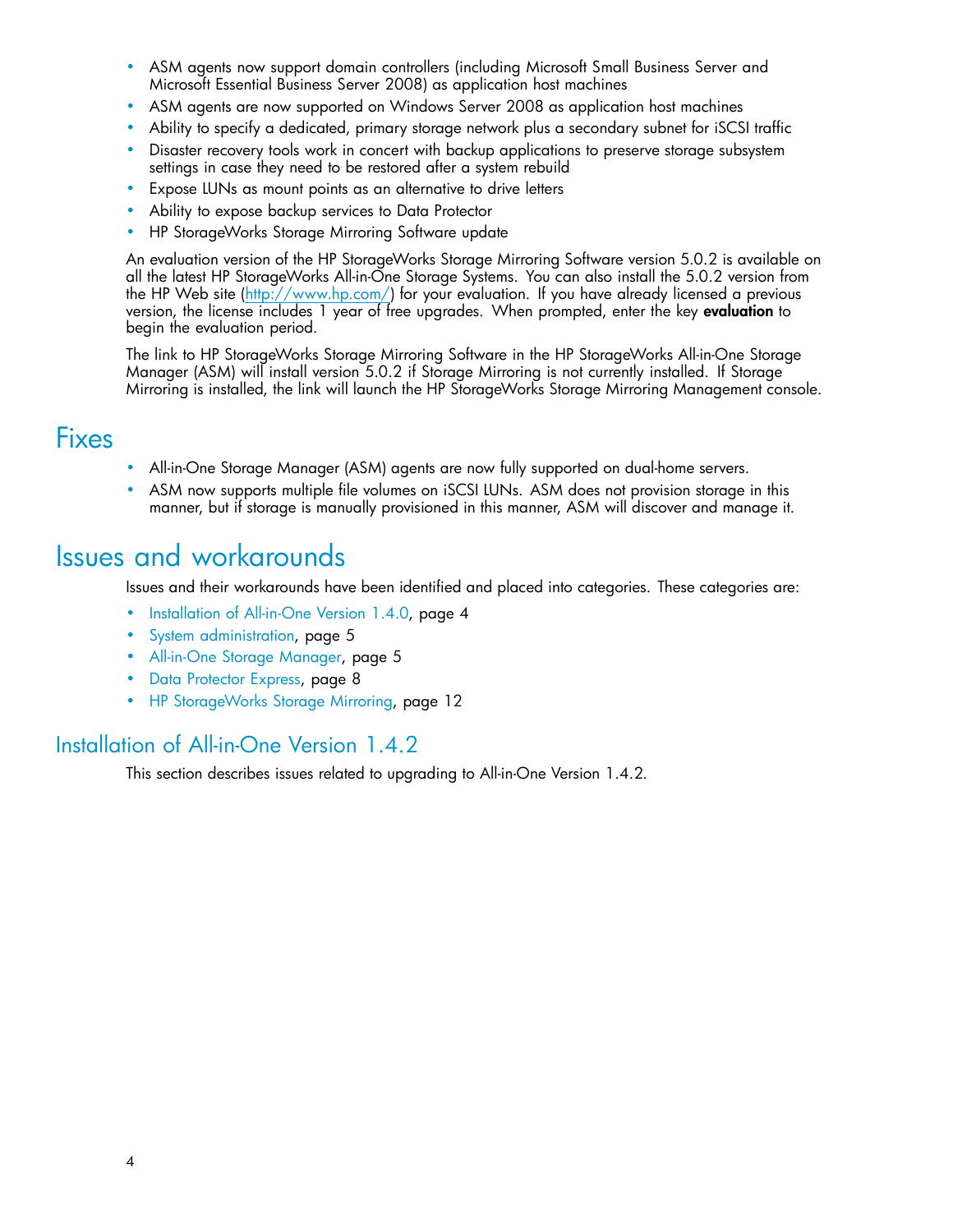<span id="page-4-0"></span>

|        | Installation of All-in-One Version 1.4.2 |                                                                                                                                                                                                                               |  |
|--------|------------------------------------------|-------------------------------------------------------------------------------------------------------------------------------------------------------------------------------------------------------------------------------|--|
| Issue: |                                          | Some settings may be lost when upgrading to All-in-One version 1.4.2                                                                                                                                                          |  |
|        |                                          | The following settings may be lost while upgrading to All-in-One version 1.4.2 if<br>the All-in-One Storage Manager is unable to communicate with all of its agents<br>when <b>Finalize Installation</b> is clicked:          |  |
|        |                                          | • Snapshot schedules get set to None                                                                                                                                                                                          |  |
|        | <b>Description</b>                       | • Lists of snapshots are deleted                                                                                                                                                                                              |  |
|        |                                          | User defined application names change to the volume name on the application<br>server                                                                                                                                         |  |
|        |                                          | • Shares no longer have a size limit                                                                                                                                                                                          |  |
|        |                                          | 1. Make sure all All-in-One Storage Manager Agents have been updated to the<br>same version of the All-in-One Storage Manager Agent as the version of<br>All-in-One Storage Manager that is on the All-in-One Storage System. |  |
|        |                                          | 2. Make sure that All-in-One Storage Manager has the necessary credentials for<br>each application on each application server:                                                                                                |  |
|        | Workaround                               | a. In the All-in-One Storage Manager Actions pane, select Application<br>Credentials.                                                                                                                                         |  |
|        |                                          | <b>b.</b> If any applications do not have correct credentials, update the credentials<br>by clicking the Update Credentials button.                                                                                           |  |
|        |                                          | 3. Run the following command from a Command Prompt: "C:\Program<br>Files\HP\HP All-in-One Storage Manager\hpkacli.exe"<br>force upgrade                                                                                       |  |

## System Administration

This section describes issues related to system administration of the All-in-One Storage Systems.

|                                                                                      | <b>System Administration</b> |                                                                                                                                                                                                                                         |  |
|--------------------------------------------------------------------------------------|------------------------------|-----------------------------------------------------------------------------------------------------------------------------------------------------------------------------------------------------------------------------------------|--|
| Virtual tapes may be lost when connecting to the All-in-One Storage Server<br>Issue: |                              |                                                                                                                                                                                                                                         |  |
|                                                                                      | <b>Description</b>           | Connecting the All-in-Storage Server to a VLS1000i tape device using the Microsoft<br>iSCSI initiator may result in the virtual tapes disappearing from the system every<br>hour.                                                       |  |
|                                                                                      |                              | Install a hardware initiator on the All-in-One Storage Server and configure the<br>Workaround VLS1000i virtual tape device to use the hardware initiator. Refer to the installation<br>instructions included in the hardware initiator. |  |

## All-in-One Storage Manager

This section describes issues related to HP StorageWorks All-in-One Storage Manager (ASM) running on All-in-One Storage Systems.

|               | All-in-One Storage Manager                                                                                     |                                                                                                                                                                                                                                                                                                                                                                                                                                                                                                                            |  |  |
|---------------|----------------------------------------------------------------------------------------------------------------|----------------------------------------------------------------------------------------------------------------------------------------------------------------------------------------------------------------------------------------------------------------------------------------------------------------------------------------------------------------------------------------------------------------------------------------------------------------------------------------------------------------------------|--|--|
| <b>Issue:</b> | Exchange, SQL Server, and user-defined application data restored to an alternate location cannot<br>be deleted |                                                                                                                                                                                                                                                                                                                                                                                                                                                                                                                            |  |  |
|               | <b>Description</b>                                                                                             | The data cannot be deleted due to insufficient privileges. All iSCSI LUNs created<br>by All-in-One Storage Manager on a Windows server as part of hosting Exchange,<br>SQL Server, and user-defined application storage, contain System Volume<br>Information, a hidden system folder. This folder is by default only accessible to<br>the SYSTEM user, and not to the Administrators group. There may also be other<br>similar folders, such as SIS Common Store, if Single Instance Storage is enabled<br>on the volume. |  |  |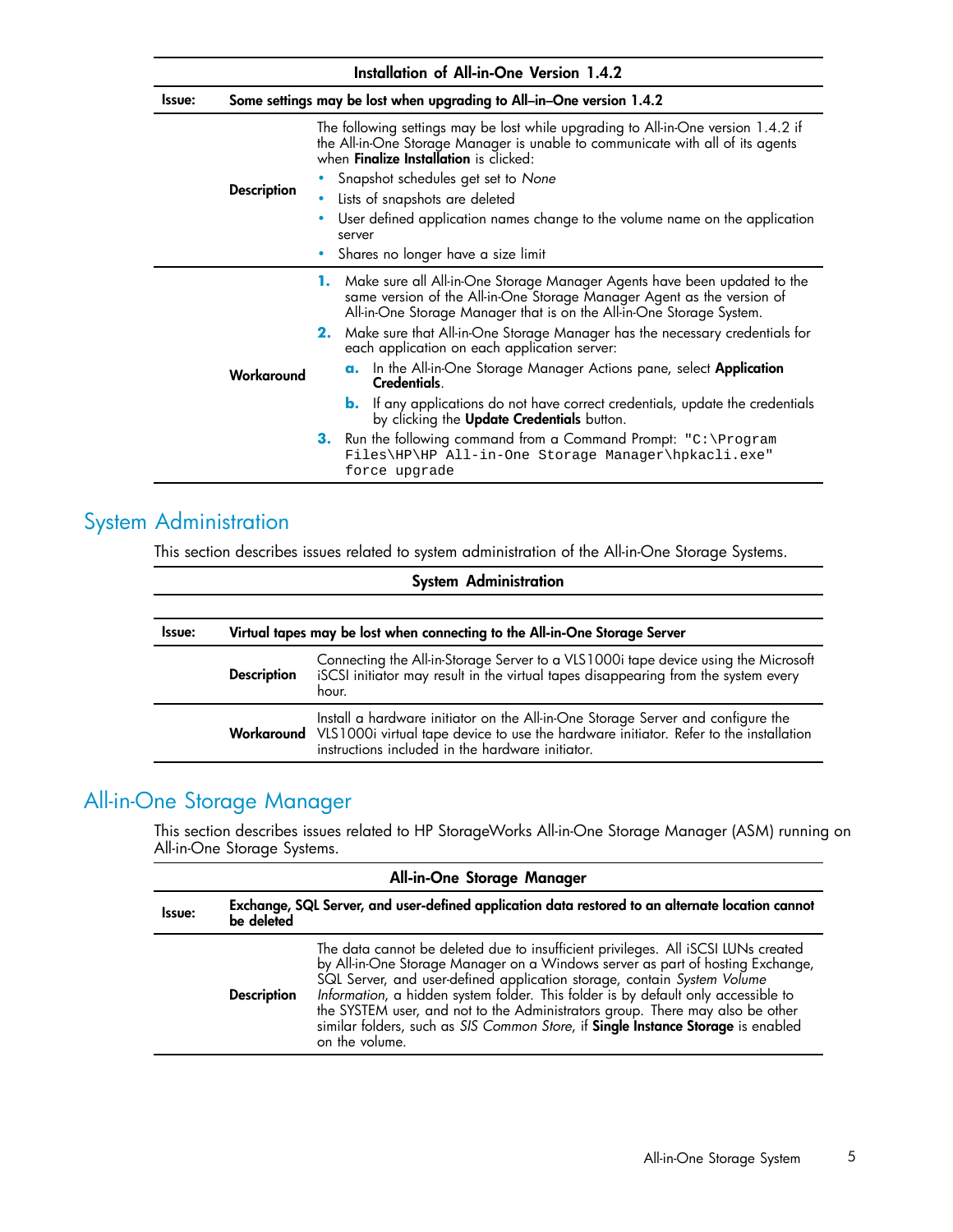| All-in-One Storage Manager |                                                                                                                             |                                                                                                                                                                                                                                                                                                                                                                                                                                                                                                                                                                                                                                                                        |
|----------------------------|-----------------------------------------------------------------------------------------------------------------------------|------------------------------------------------------------------------------------------------------------------------------------------------------------------------------------------------------------------------------------------------------------------------------------------------------------------------------------------------------------------------------------------------------------------------------------------------------------------------------------------------------------------------------------------------------------------------------------------------------------------------------------------------------------------------|
|                            |                                                                                                                             | Change the privileges as follows:<br>Navigate to the System Volume Information folder in the restored data.<br>1.<br>Right-click the folder and select <b>Properties</b> .                                                                                                                                                                                                                                                                                                                                                                                                                                                                                             |
|                            | Workaround                                                                                                                  | 3. On the Security tab, add the Administrators group and select Full Control<br>for its permissions.                                                                                                                                                                                                                                                                                                                                                                                                                                                                                                                                                                   |
|                            |                                                                                                                             | The folder can now be deleted by an administrator. Repeat this process for any<br>other folders that are inaccessible by administrators.                                                                                                                                                                                                                                                                                                                                                                                                                                                                                                                               |
|                            |                                                                                                                             |                                                                                                                                                                                                                                                                                                                                                                                                                                                                                                                                                                                                                                                                        |
| Issue:                     |                                                                                                                             | Exchange Server 2007 logs an error (Event ID 9782 ) in event log when a snapshot is taken<br>from All-in-One Storage Manager.                                                                                                                                                                                                                                                                                                                                                                                                                                                                                                                                          |
|                            | <b>Description</b>                                                                                                          | When a snapshot of an Exchange 2007 storage group is taken by All-in-One<br>Storage Manager, the snapshot succeeds but Exchange logs an error in the<br>application event log on the Exchange server. This error is expected, and occurs<br>because All-in-One Storage Manager intentionally does not mark the VSS snapshot<br>as successful. When a VSS snapshot is reported as successful, Exchange truncates<br>its log files for the storage group. This may not be desirable in the case of a<br>snapshot which does not typically provide the same data protection as a backup<br>done using a backup application such as the integrated Data Protector Express. |
|                            | Workaround                                                                                                                  | The error may be ignored. The successful snapshot will appear in the list of<br>snapshots in the Data Protection tab of All-in-One Storage Manager.                                                                                                                                                                                                                                                                                                                                                                                                                                                                                                                    |
|                            |                                                                                                                             |                                                                                                                                                                                                                                                                                                                                                                                                                                                                                                                                                                                                                                                                        |
| Issue:                     | Backup and/or Restore operations in ASM may fail if there is more than one File Volume<br>configured on an iSCSI-Based LUN. |                                                                                                                                                                                                                                                                                                                                                                                                                                                                                                                                                                                                                                                                        |
|                            | <b>Description</b>                                                                                                          | The Backup and/or Restore operations in ASM may fail if there is more than one<br>File Volume (partition) configured on an iSCSI-Based LUN (disk).                                                                                                                                                                                                                                                                                                                                                                                                                                                                                                                     |
|                            | Workaround                                                                                                                  | Do not perform backup or restore operations in ASM on storage where more than<br>one File Volume is hosted on a single iSCSI LUN. ASM never provisions more than<br>one volume on iSCSI LUNs, and this situation will not be encountered for storage<br>provisioned by ASM.                                                                                                                                                                                                                                                                                                                                                                                            |
|                            |                                                                                                                             |                                                                                                                                                                                                                                                                                                                                                                                                                                                                                                                                                                                                                                                                        |
| <b>Issue:</b>              |                                                                                                                             | Migrating storage using All-in-One Storage Manager may cause an error during volume creation                                                                                                                                                                                                                                                                                                                                                                                                                                                                                                                                                                           |
|                            |                                                                                                                             | When migrating storage using the All-in-One Storage Manager, the Create Volume<br>task may fail in the following wizards:                                                                                                                                                                                                                                                                                                                                                                                                                                                                                                                                              |
|                            |                                                                                                                             | • Host an Exchange Storage Group Wizard<br>Create a Share Folder Wizard                                                                                                                                                                                                                                                                                                                                                                                                                                                                                                                                                                                                |
|                            | <b>Description</b>                                                                                                          | Host a SQL Server Database Wizard                                                                                                                                                                                                                                                                                                                                                                                                                                                                                                                                                                                                                                      |
|                            |                                                                                                                             | Host a User-Defined Application Wizard                                                                                                                                                                                                                                                                                                                                                                                                                                                                                                                                                                                                                                 |
|                            |                                                                                                                             | This is due to an error in Microsoft Virtual Disk Service (VDS).                                                                                                                                                                                                                                                                                                                                                                                                                                                                                                                                                                                                       |
|                            |                                                                                                                             | Restart the specific wizard to launch the task again.                                                                                                                                                                                                                                                                                                                                                                                                                                                                                                                                                                                                                  |
|                            | Workaround                                                                                                                  | In some cases, the Create Volume task will fail after storage has already been<br>provisioned and an iSCSI LUN has been created on the AiO. If this occurs, running<br>the wizard again will result in another iSCSI LUN (vhd file) being created on the<br>AiO and the initial iSCSI LUN will take up extra space without being utilized. For<br>information about how to properly delete the unused iSCSI LUN, see the AiO white<br>paper Reclaiming storage on the HP StorageWorks All-in-One Storage System at<br>http://h71028.www7.hp.com/ERC/downloads/4AA1-1026ENW.pdf.                                                                                        |
|                            |                                                                                                                             |                                                                                                                                                                                                                                                                                                                                                                                                                                                                                                                                                                                                                                                                        |

Issue: HP All-in-One Storage Manager Agent fails to install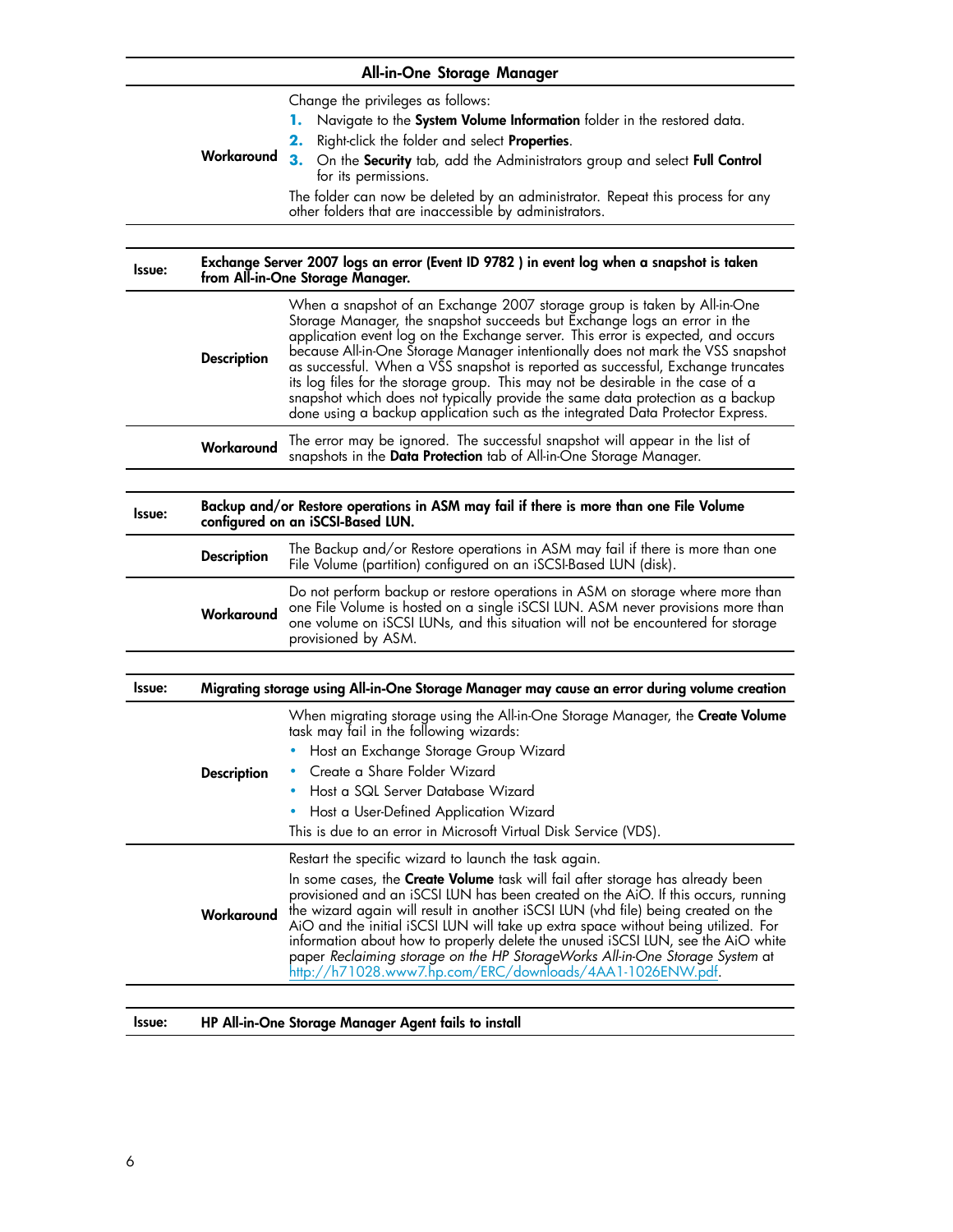|        | All-in-One Storage Manager |                                                                                                                                                                                                                                                                                                                                                                                                                                                                                                                                                                                                                                                                                                                                                                                                                                                                                                                                                                                                                                                                                                                                                                                                                                                                                                                                                  |  |
|--------|----------------------------|--------------------------------------------------------------------------------------------------------------------------------------------------------------------------------------------------------------------------------------------------------------------------------------------------------------------------------------------------------------------------------------------------------------------------------------------------------------------------------------------------------------------------------------------------------------------------------------------------------------------------------------------------------------------------------------------------------------------------------------------------------------------------------------------------------------------------------------------------------------------------------------------------------------------------------------------------------------------------------------------------------------------------------------------------------------------------------------------------------------------------------------------------------------------------------------------------------------------------------------------------------------------------------------------------------------------------------------------------|--|
|        | <b>Description</b>         | On Windows Server 2008 systems, the installation of the HP All-in-One Storage<br>Manager Agent may fail with an Install failed error message. Support<br>for the ASM Agent on a Windows Server 2008 system requires Microsoft .NET<br>Framework 3.0. If Microsoft .NET Framework 3.0 is not installed, the ASM Agent<br>installation will fail.                                                                                                                                                                                                                                                                                                                                                                                                                                                                                                                                                                                                                                                                                                                                                                                                                                                                                                                                                                                                  |  |
|        | Workaround                 | To install Microsoft .NET Framework 3.0 on Windows Server 2008:<br>If the <b>Initial Configuration Tasks</b> window is not open on the Windows Server<br>1. .<br>2008 system, open it by entering the oobe command at the <b>Run</b> prompt.<br>2. Click Add a Role.<br>The <b>Add Roles Wizard</b> opens.<br>3.<br>Click Next.<br>4. On the Server Roles page, check the Application Server box and then click<br>Next.<br>Complete the wizard.<br>5.<br>Microsoft .NET Framework 3.0 is installed. The ASM Agent can now be installed.                                                                                                                                                                                                                                                                                                                                                                                                                                                                                                                                                                                                                                                                                                                                                                                                         |  |
|        |                            |                                                                                                                                                                                                                                                                                                                                                                                                                                                                                                                                                                                                                                                                                                                                                                                                                                                                                                                                                                                                                                                                                                                                                                                                                                                                                                                                                  |  |
| Issue: |                            | Data protection settings are not modified for storage areas that ae promoted by ASM                                                                                                                                                                                                                                                                                                                                                                                                                                                                                                                                                                                                                                                                                                                                                                                                                                                                                                                                                                                                                                                                                                                                                                                                                                                              |  |
|        | <b>Description</b>         | If data protection settings (replication, snapshots, and backup) are applied to a<br>remote user-defined storage area, and then a SQL Server database or Exchange<br>database is manually migrated to this storage area, ASM automatically promotes<br>the application to a SQL or Exchange Storage area during the discovery process.<br>ASM does not, however, adjust the data protection settings that were originally<br>applied to the area. This may lead to failures when taking snapshots, running<br>backups, or running replication.                                                                                                                                                                                                                                                                                                                                                                                                                                                                                                                                                                                                                                                                                                                                                                                                   |  |
|        | Workaround                 | When SQL Server or Exchange databases that are part of user-defined storage<br>areas are promoted to SQL or Exchange storage areas in ASM, disable and delete<br>all data protection settings for those areas (replication, snapshots, and backup)<br>and reset them using ASM.                                                                                                                                                                                                                                                                                                                                                                                                                                                                                                                                                                                                                                                                                                                                                                                                                                                                                                                                                                                                                                                                  |  |
|        |                            |                                                                                                                                                                                                                                                                                                                                                                                                                                                                                                                                                                                                                                                                                                                                                                                                                                                                                                                                                                                                                                                                                                                                                                                                                                                                                                                                                  |  |
| Issue: |                            | Replicating a storage component whose application data exists in a single iSCSI LUN results in<br>extra space utilization on the replication target                                                                                                                                                                                                                                                                                                                                                                                                                                                                                                                                                                                                                                                                                                                                                                                                                                                                                                                                                                                                                                                                                                                                                                                              |  |
|        | <b>Description</b>         | When a single iSCSI LUN is presented to a SQL or Exchange server, the database<br>file and database transaction log file are both created on the volume contained<br>in the iSCSI LUN. If the iSCSI LUN was created on the AiO as a user-defined<br>application, ASM will discover that the database tiles are now in the volume and it<br>will promote the user-defined application to a SQL Server or Exchange application<br>instance. If the SQL Server or Exchange application instance is replicated to<br>another system, the iSCSI LUN is replicated to the target system twice: once for the<br>database file and again for the log file.<br>In general, the amount of space used on the replication target is equal to the size<br>of each iSCSI LUN that contains multiple components multiplied by the number<br>of components in that iSCSI LUN. If multiple components exist in multiple iSCSCI<br>LUNs, the sum of the product of the sizes is the total consumed space. Snapshot<br>space usage is similar.<br>$\frac{1}{2}$ complements $\frac{1}{2}$ $\frac{1}{2}$ $\frac{1}{2}$ $\frac{1}{2}$ $\frac{1}{2}$ $\frac{1}{2}$ $\frac{1}{2}$ $\frac{1}{2}$ $\frac{1}{2}$ $\frac{1}{2}$ $\frac{1}{2}$ $\frac{1}{2}$ $\frac{1}{2}$ $\frac{1}{2}$ $\frac{1}{2}$ $\frac{1}{2}$ $\frac{1}{2}$ $\frac{1}{2}$ $\frac{1}{2}$ $\frac{1}{2}$ |  |

For example, a single iSCSI LUN of 200MB that contains a volume that has both the database file and the log file would consume 400 MB of space on the replication target (200MB x 2 = 400MB). Likewise, an Exchange server with one storage group of three mail stores on one iSCSI LUN of 500MB and the log and public store on a separate iSCSI LUN of 250 MB would consume 2000MB of space on the replication target (500MB  $\times$  3 + 250MB  $\times$  2).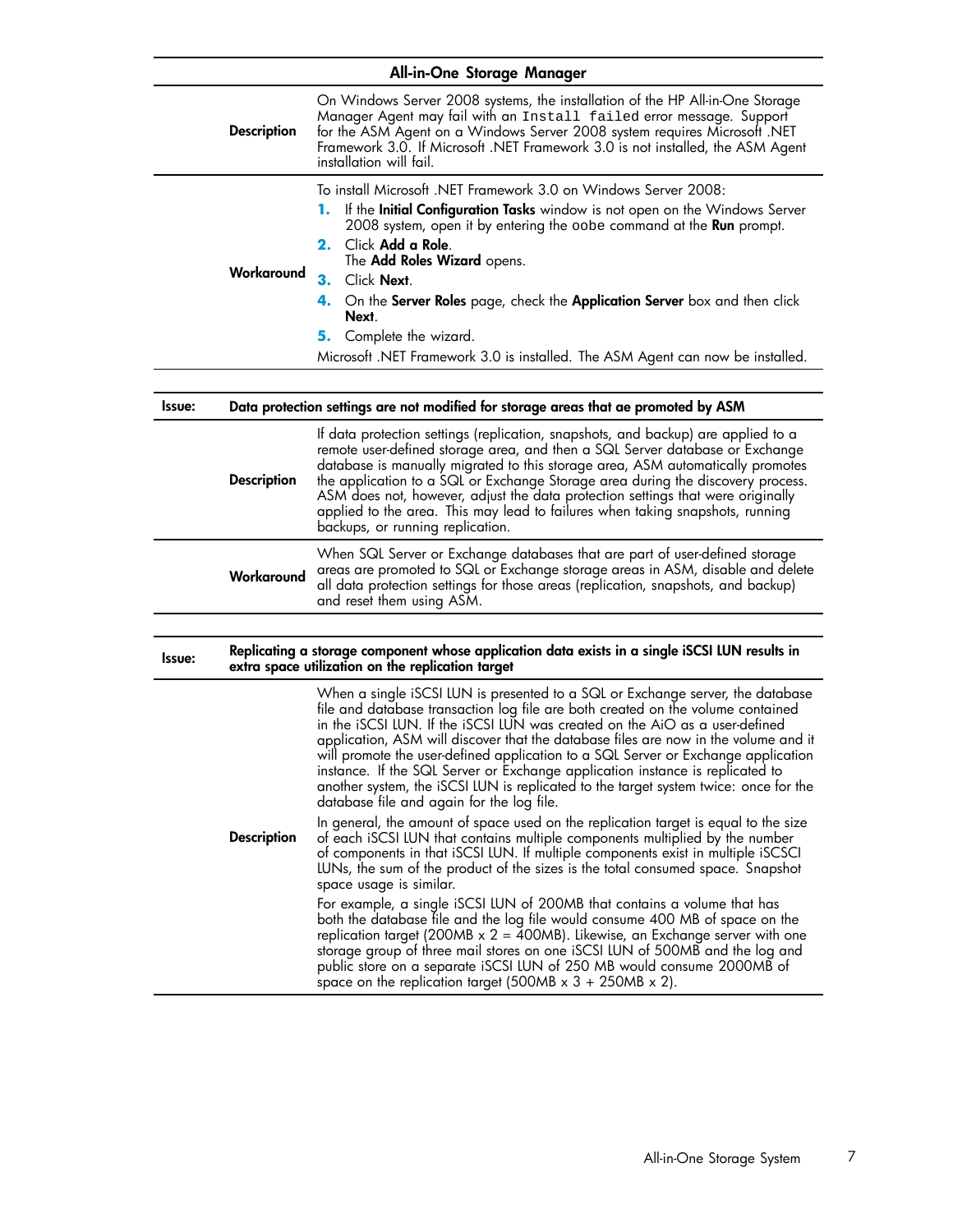<span id="page-7-0"></span>

| As a best practice, when configuring storage for SQL Server and Exchange<br>databases, create the database files on one iSCSI LUN and create the associated<br>Workaround<br>log and system files on a separate iSCSI LUN. This way, when storage areas are<br>replicated, there will be one component per iSCSI LUN and space will be utilized<br>on the replication target more efficiently.<br>Data volumes are not remounted after Quick Restore<br>Issue:<br>Mounted data volumes are not remounted atter performing an AiO Quick Restore.<br><b>Description</b><br>These data volumes are not damaged or destroyed but they are not visible in the<br>ASM user interface after a Quick Restore operation.<br>In order to restore the mount points to their original locations, you must record<br>them prior to running Quick Restore.<br>Using Windows Disk Manager, record the mount points of the volumes within<br>1.<br>the root directory of each volume.<br>Workaround 2.<br>After running Quick Restore, scan the system to find data volumes that are not<br>assigned drive letters.<br>Temporarily mount the volumes that are not assigned drive letters.<br>З.<br>Locate the recorded list of mount points and remount the temporarily mounted<br>4.<br>volumes to the correct locations according to the record.<br>All-in-One Storage Manager does not recognize a change of disk type between SAS and SATA<br>Issue:<br>On AiO systems that allow a mix of SAS and SATA drives on the same storage<br>controller, a user may replace an unallocated disk with a disk of a different bus<br>type. For example an unallocated SAS disk could be replaced with a SATA disk.<br>ASM will discover any size difference in the disks, but it does not detect the<br><b>Description</b><br>difference in bus type. This may result in incorrect best practice decisions made<br>by ASM on the <b>Storage Allocation</b> page of its wizards. For example, if a disk<br>replacement resulted in only 2 remaining SAS disks, the wizard may still propose a<br>RAID 5 logical drive. The attempt to create the logical drive would then fail.<br>Stop the HP All-in-One Storage Manager Server Windows service.<br>1.<br>2.<br>Delete or rename the file $C:\begin{equation} Files\HP\HP\ All-in-one \end{equation}$<br>Storage Manager\hpkas-sandbox.bin.<br>Workaround<br>Restart the HP All-in-One Storage Manager Server Windows service.<br>З.<br>ASM will now have a correct accounting of the SAS and SATA drives present. |  | All-in-One Storage Manager |  |  |
|----------------------------------------------------------------------------------------------------------------------------------------------------------------------------------------------------------------------------------------------------------------------------------------------------------------------------------------------------------------------------------------------------------------------------------------------------------------------------------------------------------------------------------------------------------------------------------------------------------------------------------------------------------------------------------------------------------------------------------------------------------------------------------------------------------------------------------------------------------------------------------------------------------------------------------------------------------------------------------------------------------------------------------------------------------------------------------------------------------------------------------------------------------------------------------------------------------------------------------------------------------------------------------------------------------------------------------------------------------------------------------------------------------------------------------------------------------------------------------------------------------------------------------------------------------------------------------------------------------------------------------------------------------------------------------------------------------------------------------------------------------------------------------------------------------------------------------------------------------------------------------------------------------------------------------------------------------------------------------------------------------------------------------------------------------------------------------------------------------------------------------------------------------------------------------------------------------------------------------------------------------------------------------------------------------------------------------------------------------------------------------------------------------------------------------------------------------------------------------------------------------------------------------------------|--|----------------------------|--|--|
|                                                                                                                                                                                                                                                                                                                                                                                                                                                                                                                                                                                                                                                                                                                                                                                                                                                                                                                                                                                                                                                                                                                                                                                                                                                                                                                                                                                                                                                                                                                                                                                                                                                                                                                                                                                                                                                                                                                                                                                                                                                                                                                                                                                                                                                                                                                                                                                                                                                                                                                                              |  |                            |  |  |
|                                                                                                                                                                                                                                                                                                                                                                                                                                                                                                                                                                                                                                                                                                                                                                                                                                                                                                                                                                                                                                                                                                                                                                                                                                                                                                                                                                                                                                                                                                                                                                                                                                                                                                                                                                                                                                                                                                                                                                                                                                                                                                                                                                                                                                                                                                                                                                                                                                                                                                                                              |  |                            |  |  |
|                                                                                                                                                                                                                                                                                                                                                                                                                                                                                                                                                                                                                                                                                                                                                                                                                                                                                                                                                                                                                                                                                                                                                                                                                                                                                                                                                                                                                                                                                                                                                                                                                                                                                                                                                                                                                                                                                                                                                                                                                                                                                                                                                                                                                                                                                                                                                                                                                                                                                                                                              |  |                            |  |  |
|                                                                                                                                                                                                                                                                                                                                                                                                                                                                                                                                                                                                                                                                                                                                                                                                                                                                                                                                                                                                                                                                                                                                                                                                                                                                                                                                                                                                                                                                                                                                                                                                                                                                                                                                                                                                                                                                                                                                                                                                                                                                                                                                                                                                                                                                                                                                                                                                                                                                                                                                              |  |                            |  |  |
|                                                                                                                                                                                                                                                                                                                                                                                                                                                                                                                                                                                                                                                                                                                                                                                                                                                                                                                                                                                                                                                                                                                                                                                                                                                                                                                                                                                                                                                                                                                                                                                                                                                                                                                                                                                                                                                                                                                                                                                                                                                                                                                                                                                                                                                                                                                                                                                                                                                                                                                                              |  |                            |  |  |
|                                                                                                                                                                                                                                                                                                                                                                                                                                                                                                                                                                                                                                                                                                                                                                                                                                                                                                                                                                                                                                                                                                                                                                                                                                                                                                                                                                                                                                                                                                                                                                                                                                                                                                                                                                                                                                                                                                                                                                                                                                                                                                                                                                                                                                                                                                                                                                                                                                                                                                                                              |  |                            |  |  |
|                                                                                                                                                                                                                                                                                                                                                                                                                                                                                                                                                                                                                                                                                                                                                                                                                                                                                                                                                                                                                                                                                                                                                                                                                                                                                                                                                                                                                                                                                                                                                                                                                                                                                                                                                                                                                                                                                                                                                                                                                                                                                                                                                                                                                                                                                                                                                                                                                                                                                                                                              |  |                            |  |  |
|                                                                                                                                                                                                                                                                                                                                                                                                                                                                                                                                                                                                                                                                                                                                                                                                                                                                                                                                                                                                                                                                                                                                                                                                                                                                                                                                                                                                                                                                                                                                                                                                                                                                                                                                                                                                                                                                                                                                                                                                                                                                                                                                                                                                                                                                                                                                                                                                                                                                                                                                              |  |                            |  |  |
|                                                                                                                                                                                                                                                                                                                                                                                                                                                                                                                                                                                                                                                                                                                                                                                                                                                                                                                                                                                                                                                                                                                                                                                                                                                                                                                                                                                                                                                                                                                                                                                                                                                                                                                                                                                                                                                                                                                                                                                                                                                                                                                                                                                                                                                                                                                                                                                                                                                                                                                                              |  |                            |  |  |
|                                                                                                                                                                                                                                                                                                                                                                                                                                                                                                                                                                                                                                                                                                                                                                                                                                                                                                                                                                                                                                                                                                                                                                                                                                                                                                                                                                                                                                                                                                                                                                                                                                                                                                                                                                                                                                                                                                                                                                                                                                                                                                                                                                                                                                                                                                                                                                                                                                                                                                                                              |  |                            |  |  |
|                                                                                                                                                                                                                                                                                                                                                                                                                                                                                                                                                                                                                                                                                                                                                                                                                                                                                                                                                                                                                                                                                                                                                                                                                                                                                                                                                                                                                                                                                                                                                                                                                                                                                                                                                                                                                                                                                                                                                                                                                                                                                                                                                                                                                                                                                                                                                                                                                                                                                                                                              |  |                            |  |  |
|                                                                                                                                                                                                                                                                                                                                                                                                                                                                                                                                                                                                                                                                                                                                                                                                                                                                                                                                                                                                                                                                                                                                                                                                                                                                                                                                                                                                                                                                                                                                                                                                                                                                                                                                                                                                                                                                                                                                                                                                                                                                                                                                                                                                                                                                                                                                                                                                                                                                                                                                              |  |                            |  |  |
|                                                                                                                                                                                                                                                                                                                                                                                                                                                                                                                                                                                                                                                                                                                                                                                                                                                                                                                                                                                                                                                                                                                                                                                                                                                                                                                                                                                                                                                                                                                                                                                                                                                                                                                                                                                                                                                                                                                                                                                                                                                                                                                                                                                                                                                                                                                                                                                                                                                                                                                                              |  |                            |  |  |
|                                                                                                                                                                                                                                                                                                                                                                                                                                                                                                                                                                                                                                                                                                                                                                                                                                                                                                                                                                                                                                                                                                                                                                                                                                                                                                                                                                                                                                                                                                                                                                                                                                                                                                                                                                                                                                                                                                                                                                                                                                                                                                                                                                                                                                                                                                                                                                                                                                                                                                                                              |  |                            |  |  |
|                                                                                                                                                                                                                                                                                                                                                                                                                                                                                                                                                                                                                                                                                                                                                                                                                                                                                                                                                                                                                                                                                                                                                                                                                                                                                                                                                                                                                                                                                                                                                                                                                                                                                                                                                                                                                                                                                                                                                                                                                                                                                                                                                                                                                                                                                                                                                                                                                                                                                                                                              |  |                            |  |  |
|                                                                                                                                                                                                                                                                                                                                                                                                                                                                                                                                                                                                                                                                                                                                                                                                                                                                                                                                                                                                                                                                                                                                                                                                                                                                                                                                                                                                                                                                                                                                                                                                                                                                                                                                                                                                                                                                                                                                                                                                                                                                                                                                                                                                                                                                                                                                                                                                                                                                                                                                              |  |                            |  |  |

#### Data Protector Express

This section describes issues related to HP StorageWorks Data Protector Express running on All-in-One Storage Systems.

#### **NOTE:**

Changes made using Data Protector Express are not always reflected in All-in-One Storage Manager.

| <b>Data Protector Express</b> |                                                                                                                        |                                                                                                                                                                          |
|-------------------------------|------------------------------------------------------------------------------------------------------------------------|--------------------------------------------------------------------------------------------------------------------------------------------------------------------------|
| Issue:                        | Changes made to a backup using Data Protector Express are not always reflected in All-in-One<br><b>Storage Manager</b> |                                                                                                                                                                          |
|                               | <b>Description</b>                                                                                                     | If you use Data Protector Express to change the rotation type associated with a backup to Custom rotation, the change is not reflected in All-in-One Storage<br>Manager. |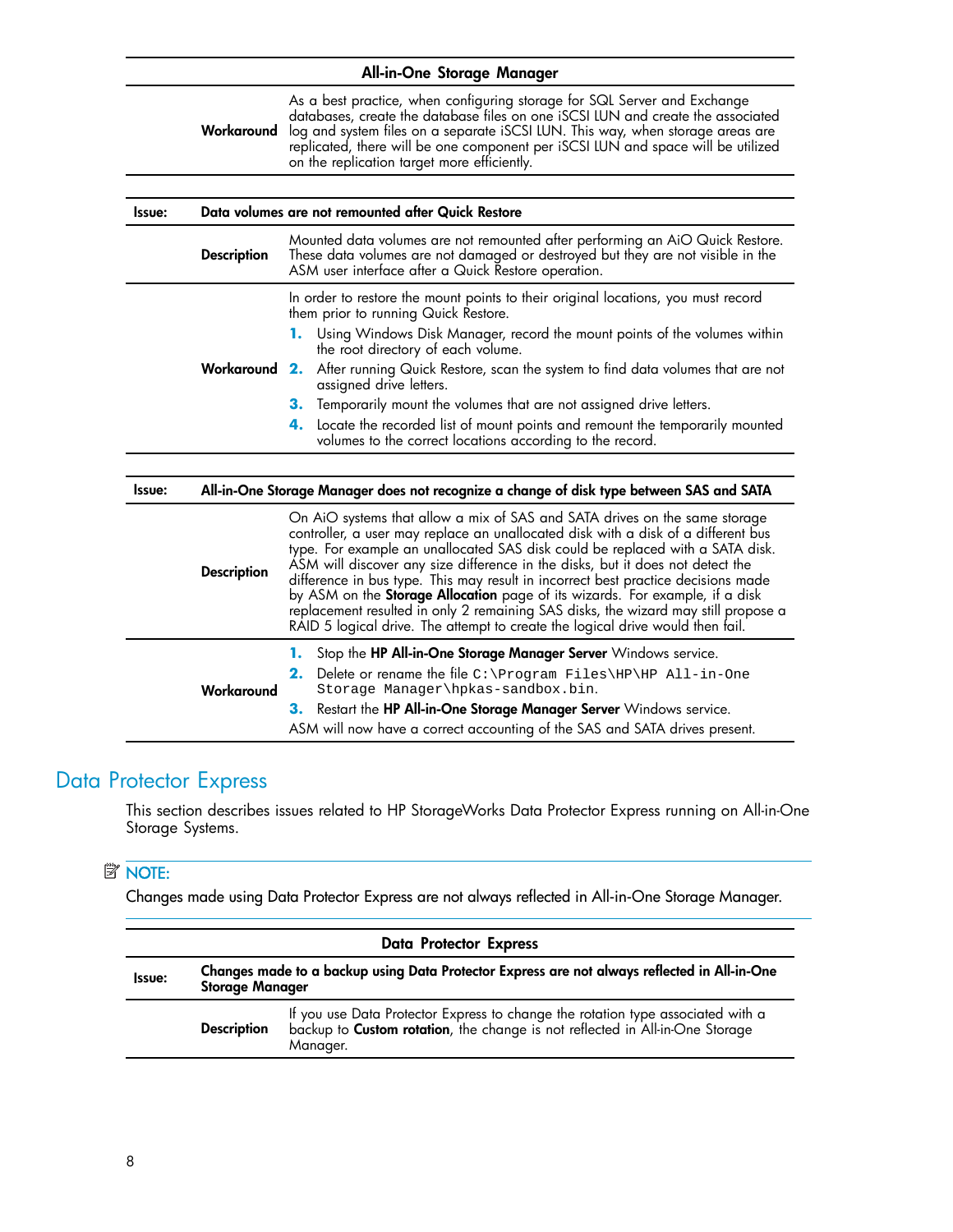| <b>Data Protector Express</b> |                    |                                                                                                                                                                                                                                                                                                                                  |
|-------------------------------|--------------------|----------------------------------------------------------------------------------------------------------------------------------------------------------------------------------------------------------------------------------------------------------------------------------------------------------------------------------|
|                               | Workaround         | Data Protector Express can be used to change the rotation type of a backup to<br>Custom rotation, however, this change will not be reflected in All-in-One Storage<br>Manager. If you need to use a custom rotation, HP recommends that you continue<br>to use Data Protector Express to make any further changes to the backup. |
|                               |                    |                                                                                                                                                                                                                                                                                                                                  |
| Issue:                        |                    | Reinstalling Data Protector Express requires additional manual configuration steps                                                                                                                                                                                                                                               |
|                               | <b>Description</b> | If Data Protector Express is reinstalled on an All-in-One Storage System, there<br>are additional manual configuration steps that must be performed. This is not<br>necessary for a Data Protector Express upgrade. It is required for installation.<br><b>NOTE:</b>                                                             |
|                               |                    | The Data Protector Express installer provided on the AiO system includes a<br>bundled license key, so you will not be asked to provide a key. This license<br>key (MA0AGHSE-CS54E4MW-EKN6ZHME) will only work on AiO systems.                                                                                                    |
|                               |                    | Use the following procedure to reinstall Data Protector Express and create an<br>ASMbackup user account. Install Data Protector Express as follows:<br>1. Double-click the file C:\hpnas\Components\DPX\BB116-10550-DPX-V3.50-<br>SP2-34497-ALL-ALL-WEB.EXE                                                                      |
|                               |                    | <b>2.</b> When the Data Protector Express installation program opens, click the <b>Install</b><br>icon.<br>3. When prompted, accept the default installation location of C:\Program<br>Files\HP.                                                                                                                                 |
|                               | Workaround         | 4. When prompted, select Create a new Data Protector Express domain.                                                                                                                                                                                                                                                             |
|                               |                    | Click Next.<br>5.                                                                                                                                                                                                                                                                                                                |
|                               |                    | Enter the name of the domain. You may keep the default or use any name<br>6.<br>you like.                                                                                                                                                                                                                                        |
|                               |                    | 7. After the installation completes, run the batch file at C:\hpnas\compo-<br>nents\DPX\Addasmbackupuser.cmd to create the Data Protector Express user<br>ASMbackup. This user is required for integration of Data Protector Express<br>with All-in-One Storage Manager.                                                         |
|                               |                    |                                                                                                                                                                                                                                                                                                                                  |

| Issue: |                    | Data Protector Express may fail to start with "Service not found" error                                                                                         |
|--------|--------------------|-----------------------------------------------------------------------------------------------------------------------------------------------------------------|
|        |                    | When attempting to start Data Protector Express, the following error may be<br>displayed:                                                                       |
|        |                    | Code: 59 (0x3b)                                                                                                                                                 |
|        | <b>Description</b> | Message: Service not found                                                                                                                                      |
|        |                    | Description: The desired service was not found. Either the<br>service is no longer active, or the machine providing the<br>service is unavailable at this time. |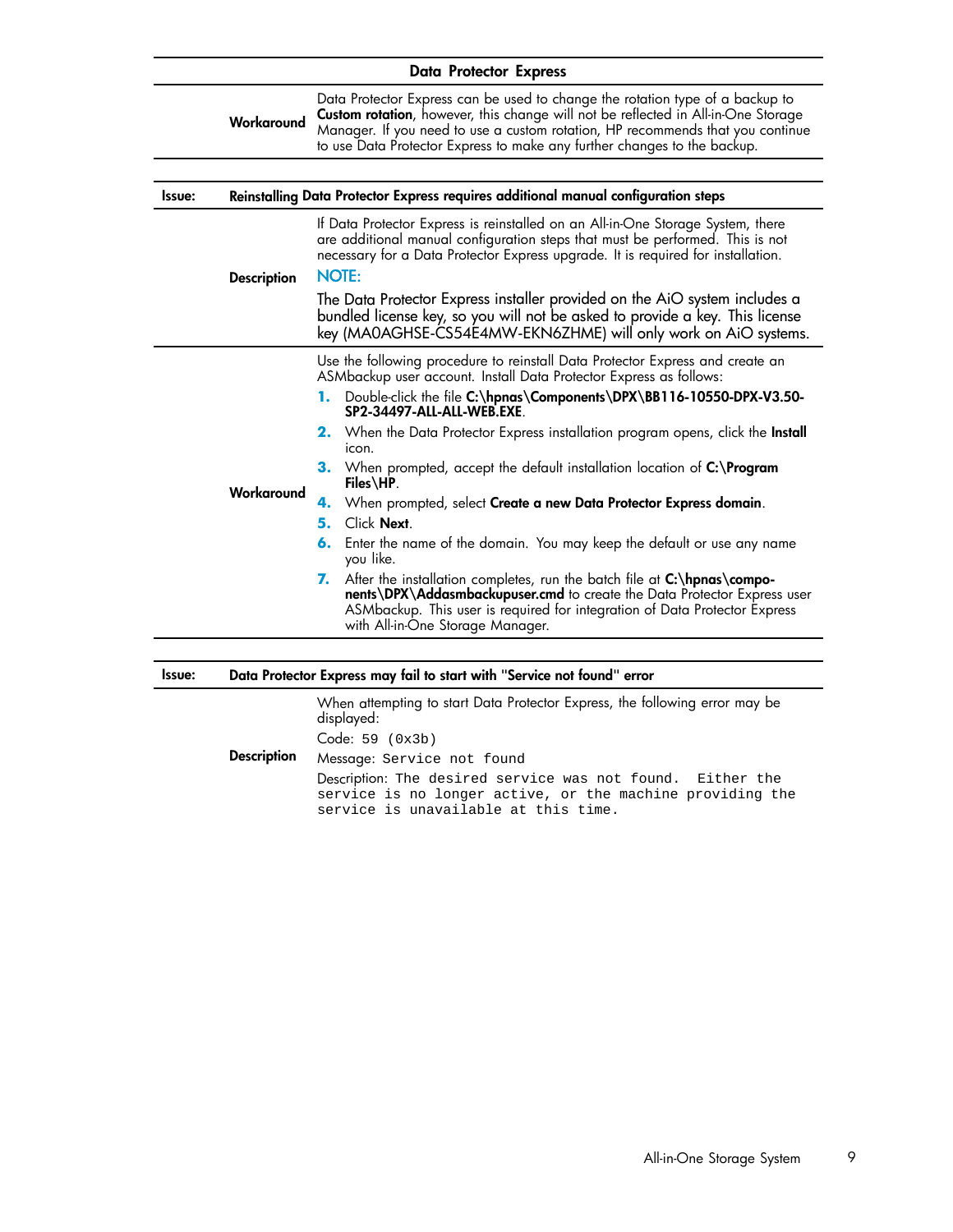|               |                    | <b>Data Protector Express</b>                                                                                                                                                                                                                                                                                                                                                                                                                                                                                                                                                                                                                                                                                                                                                                                                                                                                                                                                                                                                                                                                                                                                                                                                                                                                                                                                                                                                 |
|---------------|--------------------|-------------------------------------------------------------------------------------------------------------------------------------------------------------------------------------------------------------------------------------------------------------------------------------------------------------------------------------------------------------------------------------------------------------------------------------------------------------------------------------------------------------------------------------------------------------------------------------------------------------------------------------------------------------------------------------------------------------------------------------------------------------------------------------------------------------------------------------------------------------------------------------------------------------------------------------------------------------------------------------------------------------------------------------------------------------------------------------------------------------------------------------------------------------------------------------------------------------------------------------------------------------------------------------------------------------------------------------------------------------------------------------------------------------------------------|
|               | Workaround         | Check the dpconfig.ini file at C:\Program Files\HP\Data Protector<br>Express\config. In particular, the isDatabaseServer setting should be Yes.<br>Other entries may vary depending on your configuration.<br>The file should have a [configuration] section similar to the following:<br>[configuration]<br>lastUser=ASMbackup<br>nodeGuid={00001001-44BF7770-0010D9E7-0018CAB0}<br>nodeName=STORAGEWORKSAIO<br>databaseServerAddress=localhost<br>isDatabaseServer=Yes<br>databaseServerName=Data Protector Express Storage Domain<br>disableNetwork=Yes<br>remoteAdmin=No                                                                                                                                                                                                                                                                                                                                                                                                                                                                                                                                                                                                                                                                                                                                                                                                                                                  |
|               |                    |                                                                                                                                                                                                                                                                                                                                                                                                                                                                                                                                                                                                                                                                                                                                                                                                                                                                                                                                                                                                                                                                                                                                                                                                                                                                                                                                                                                                                               |
| Issue:        |                    | The Restore Wizard does not allow the "Overwrite Restore" option when restoring data backed<br>up prior to upgrading to AiO 1.3 or later.                                                                                                                                                                                                                                                                                                                                                                                                                                                                                                                                                                                                                                                                                                                                                                                                                                                                                                                                                                                                                                                                                                                                                                                                                                                                                     |
|               | <b>Description</b> | Due to object model changes in AiO 1.3 and later, it is not possible to perform an<br>overwrite restore when restoring data that was backed up prior to AiO 1.3. The<br>data may be restored to an alternate location and then manually moved to the<br>original location.                                                                                                                                                                                                                                                                                                                                                                                                                                                                                                                                                                                                                                                                                                                                                                                                                                                                                                                                                                                                                                                                                                                                                    |
|               | Workaround         | Use the Different Location Restore option to restore the data to an alternate location<br>of your choice. The data can then be moved manually, overwriting the existing files.                                                                                                                                                                                                                                                                                                                                                                                                                                                                                                                                                                                                                                                                                                                                                                                                                                                                                                                                                                                                                                                                                                                                                                                                                                                |
|               |                    |                                                                                                                                                                                                                                                                                                                                                                                                                                                                                                                                                                                                                                                                                                                                                                                                                                                                                                                                                                                                                                                                                                                                                                                                                                                                                                                                                                                                                               |
| <b>Issue:</b> |                    | Backup job fails for Exchange storage groups that were manually migrated to AiO.                                                                                                                                                                                                                                                                                                                                                                                                                                                                                                                                                                                                                                                                                                                                                                                                                                                                                                                                                                                                                                                                                                                                                                                                                                                                                                                                              |
|               | <b>Description</b> | It is possible to manually create a virtual hard disk on AiO using the Microsoft<br>Software iSCSI Target snap-in. This disk may then be assigned to a target, allowing<br>an iSCSI initiator on the Exchange server to access the disk as a local volume.<br>If the logs and database(s) of an Exchange storage group are then moved to this<br>iSCSI volume, All-in-One Storage Manager (ASM) will discover the Exchange<br>Storage Group, and present it as an application in the ASM user interface. This<br>will allow you to configure data protection for the application and schedule a DPX<br>backup; however, when the backup job runs, it fails.<br>The job status in DPX will be <b>operator canceled</b> , and the following error is written<br>to the Windows application event log on the AiO system:<br>Stopping backup job ' <job name="">' due to checksum<br/>verification failure.<br/>The error occurs because ASM performs checksum verifications using the eseutil.exe<br/>utility on Exchange databases and logs before backing up the files. Databases<br/>and logs are expected to be found in separate volumes as a best practice method<br/>employed by ASM when a wizard is used to migrate an Exchange storage group<br/>to AiO. When the logs are not found, the checksum fails and ASM cancels the<br/>backup job and notifies Exchange that the backup did not complete successfully.</job> |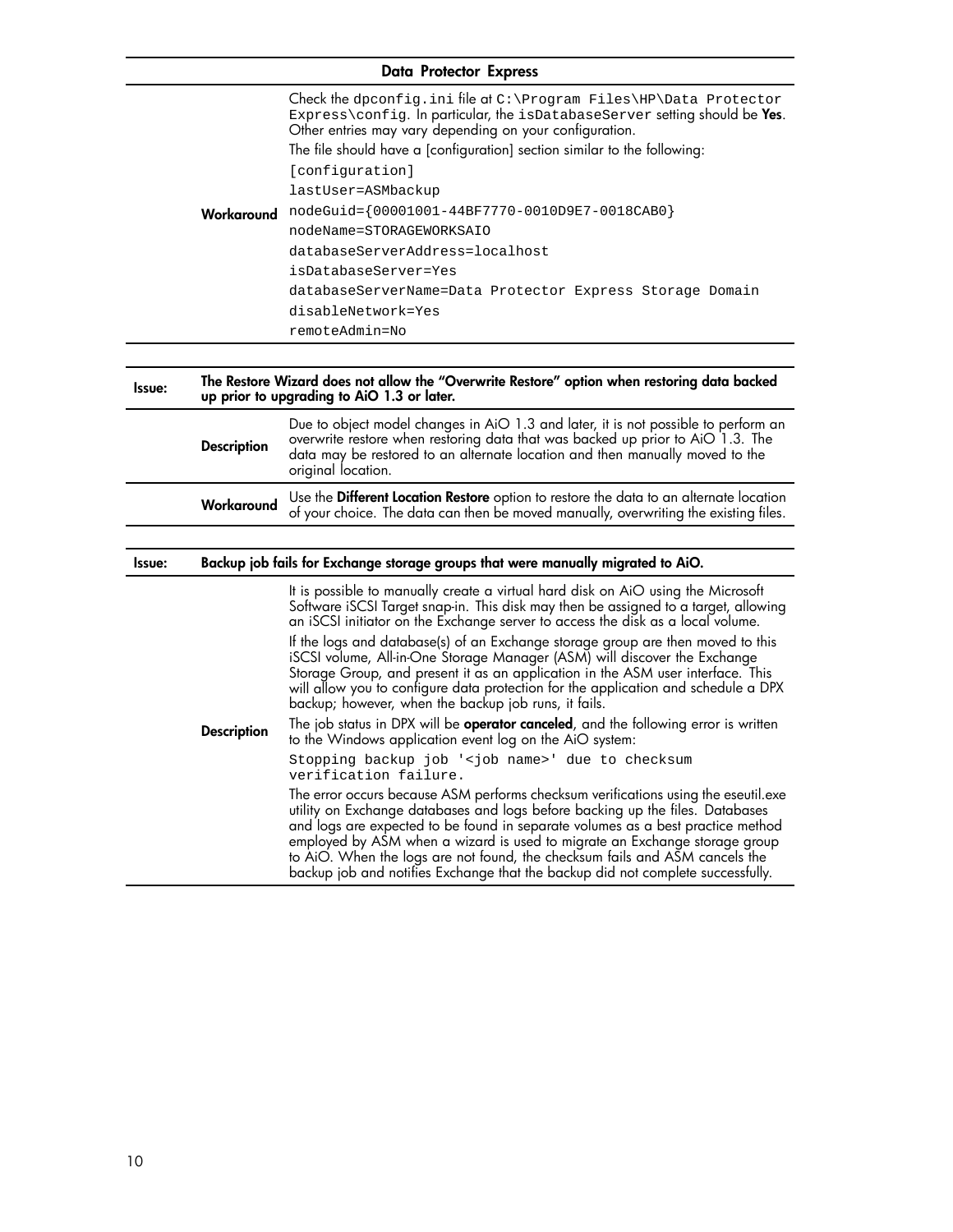|        |                           | <b>Data Protector Express</b>                                                                                                                                                                                                                                                                                              |
|--------|---------------------------|----------------------------------------------------------------------------------------------------------------------------------------------------------------------------------------------------------------------------------------------------------------------------------------------------------------------------|
|        |                           | Manually create another iSCSI virtual hard disk and make it accessible to the<br>Exchange server:                                                                                                                                                                                                                          |
|        |                           | 1. Use the Exchange Management Console to move the storage group path for<br>the log files and system files to the new volume, leaving the database at the<br>original iSCSI volume.                                                                                                                                       |
|        |                           | 2. After modifying the paths in Exchange, click Refresh in the ASM user interface<br>to force a discovery.                                                                                                                                                                                                                 |
|        | Workaround                | The application area for log files will now show an alert. Right click on this<br>з.<br>area and select Remove from view.                                                                                                                                                                                                  |
|        |                           | 4. Another discovery will be performed and ASM will restore the log file area<br>into the user interface with corrected properties, such as the new location on<br>the Exchange server.                                                                                                                                    |
|        |                           | For backup jobs from ASM to work properly, each database and the log<br>files/system files must be on a separate iSCSI volume. For example, if a storage<br>group contains one mail store and one public folder store, three iSCSI volumes<br>should be used, one for each database, and one for the log and system files. |
|        |                           |                                                                                                                                                                                                                                                                                                                            |
| Issue: | User-Defined application. | Performing a "Remove from View" on a Virtual Library causes the library to appear as a                                                                                                                                                                                                                                     |
|        | <b>Description</b>        | If a virtual library is deleted from Data Protector Express, and then the Remove<br>from View option is used on the virtual library in All-in-One Storage Manager,<br>the virtual library is removed from the Data Protection view, but appears in the<br>User Defined view.                                               |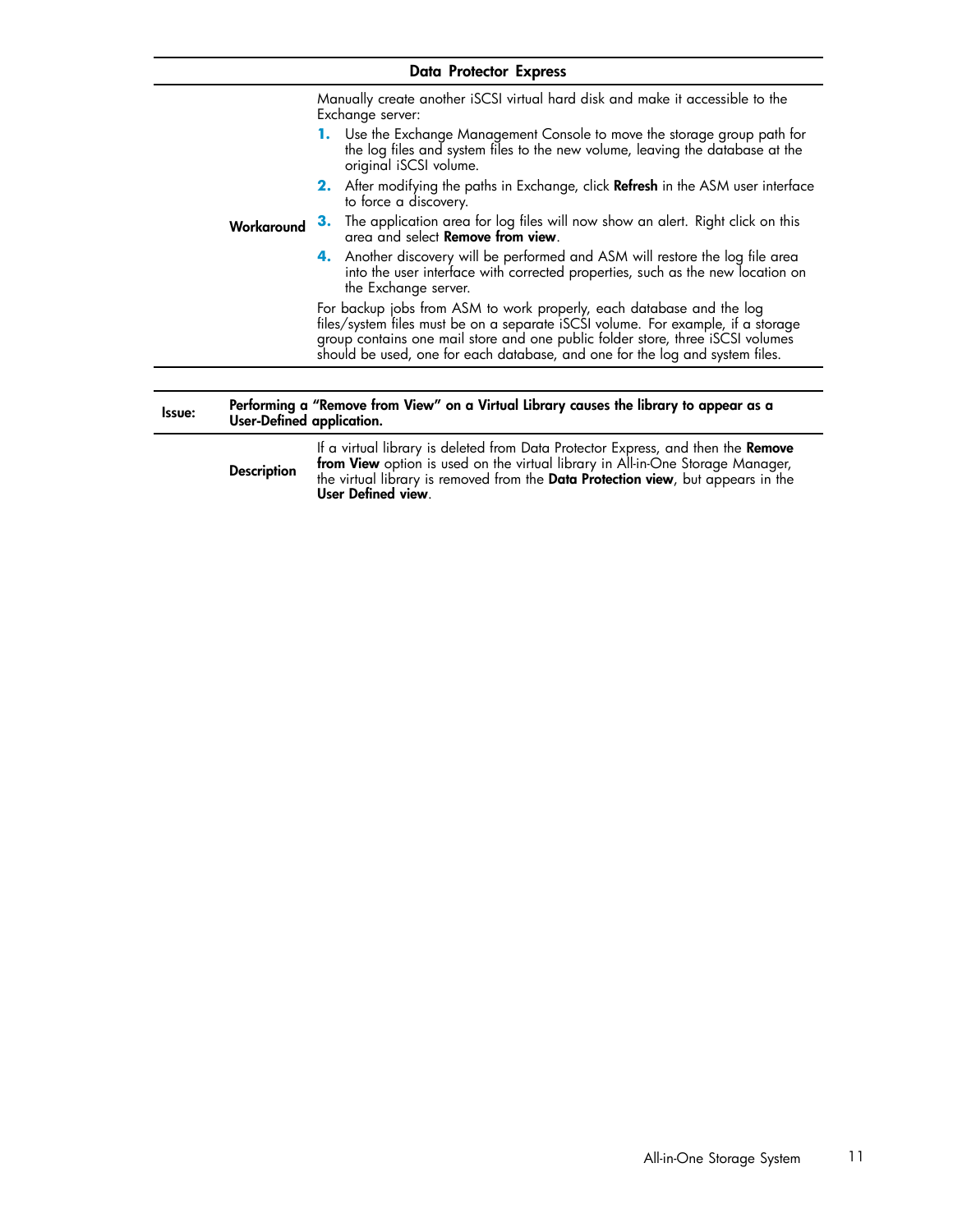#### Data Protector Express

<span id="page-11-0"></span>

|            | 1. Use Data Protector Express to stop and then delete the Virtual Library Device.                                                                                                                                                                                                    |
|------------|--------------------------------------------------------------------------------------------------------------------------------------------------------------------------------------------------------------------------------------------------------------------------------------|
|            | In Data Protector Express, select the Devices icon from the Favorites pane<br><b>a.</b><br>on the left.                                                                                                                                                                              |
|            | <b>b.</b> In the right pane, navigate until the desired device is displayed.                                                                                                                                                                                                         |
|            | Right-click the Virtual Library device and select Stop.                                                                                                                                                                                                                              |
| Workaround | d. After the device has been stopped, right-click again and select Delete.                                                                                                                                                                                                           |
|            | 2. Delete the storage folder used by Data Protector Express to store the backup<br>data. The storage folder path can be found by right-clicking on the virtual<br>library in All-in-One Storage Manager, selecting <b>Properties</b> , and then selecting<br>the <b>Storage</b> tab. |
|            | 3. Right-click on the virtual library in All-in-One Storage Manager and select<br>Remove from view.                                                                                                                                                                                  |

| <b>Issue:</b>      | Data Protector Express may encounter issues after upgrading to AiO 1.4.2                                                                                                                                                                                                                                                                                                |
|--------------------|-------------------------------------------------------------------------------------------------------------------------------------------------------------------------------------------------------------------------------------------------------------------------------------------------------------------------------------------------------------------------|
|                    | A Data Express contiguration tile, dpconfig.ini, may become corrupted during<br>the upgrade to AiO 1.4.2. To protect against this potential problem, a backup of<br>the configuration file is created prior to the upgrade. Possible issues may include:                                                                                                                |
|                    | Data Protector Express may fail to start                                                                                                                                                                                                                                                                                                                                |
| <b>Description</b> | • All-in-One Storage Manager may fail to discover previously existing backup<br>jobs or may fail to create new jobs.                                                                                                                                                                                                                                                    |
|                    | Data Protector Express may have no base license installed.<br>٠                                                                                                                                                                                                                                                                                                         |
|                    | The backup of the configuration file is named $\text{d}$ pconfig.ini.bak and is located<br>in the same directory. It may be used as a reference when making any necessary<br>changes to the configuration file.                                                                                                                                                         |
|                    | To reset the dpconfig.ini file:                                                                                                                                                                                                                                                                                                                                         |
|                    | 1.<br>Navigate to C:\Program Files\HP\Data Protector<br>Express\config\dpconfig.ini.                                                                                                                                                                                                                                                                                    |
|                    | 2. Open the file with a text editor. In the [configuration] section, make sure<br>that disableNetwork is set to No. Example: disableNetwork=No.                                                                                                                                                                                                                         |
|                    | <b>NOTE:</b>                                                                                                                                                                                                                                                                                                                                                            |
| Workaround         | The dpconfig.ini file contains an [international] section with<br>information about the month, day and year. The order of the day, month<br>and year will vary, depending on the language in which Data Protector<br>Express is installed. The dateFixed field is required for integration<br>with All-in-One Storage Manager and will result in errors if not present. |
|                    | 3. If Data Protector Express displays an alert that states No base license is installed,<br>please add the following license key: MAOAGHSE-CS54E4MW-EKN6ZHME.<br>To add the license key, select <b>Help</b> $>$ <b>Licenses</b> , right click in the window and<br>select <b>New</b> . Add the key in the <b>New License</b> dialog box.                                |
|                    | <b>NOTE:</b>                                                                                                                                                                                                                                                                                                                                                            |
|                    | Ë<br>This key will only work on AiO systems.                                                                                                                                                                                                                                                                                                                            |

## HP StorageWorks Storage Mirroring

This section describes issues related to HP StorageWorks Storage Mirroring, a service required to run replication on HP All-in-One Storage Systems.